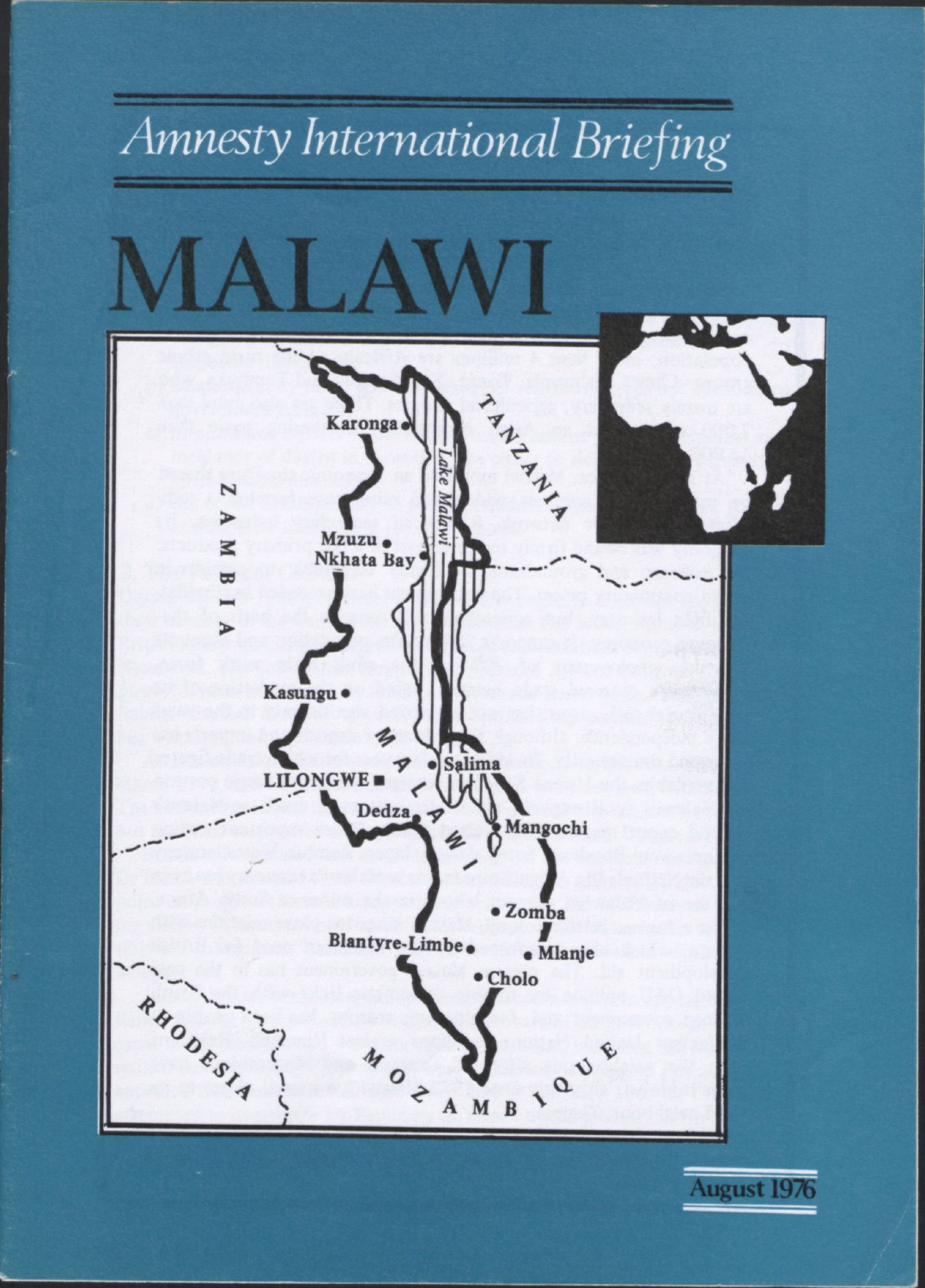### AMESTY INTERNATIONAL BRIEFING ON MALAWI

EURATA

THE FOLITICAL CONTEXT

Page 4, first paragraph, eighth line should read. "... level in the governmental and party hierarchy."

 $\mathbf{Q} = \mathbf{Q} \mathbf{Q}$  , where  $\mathbf{Q} = \mathbf{Q} \mathbf{Q}$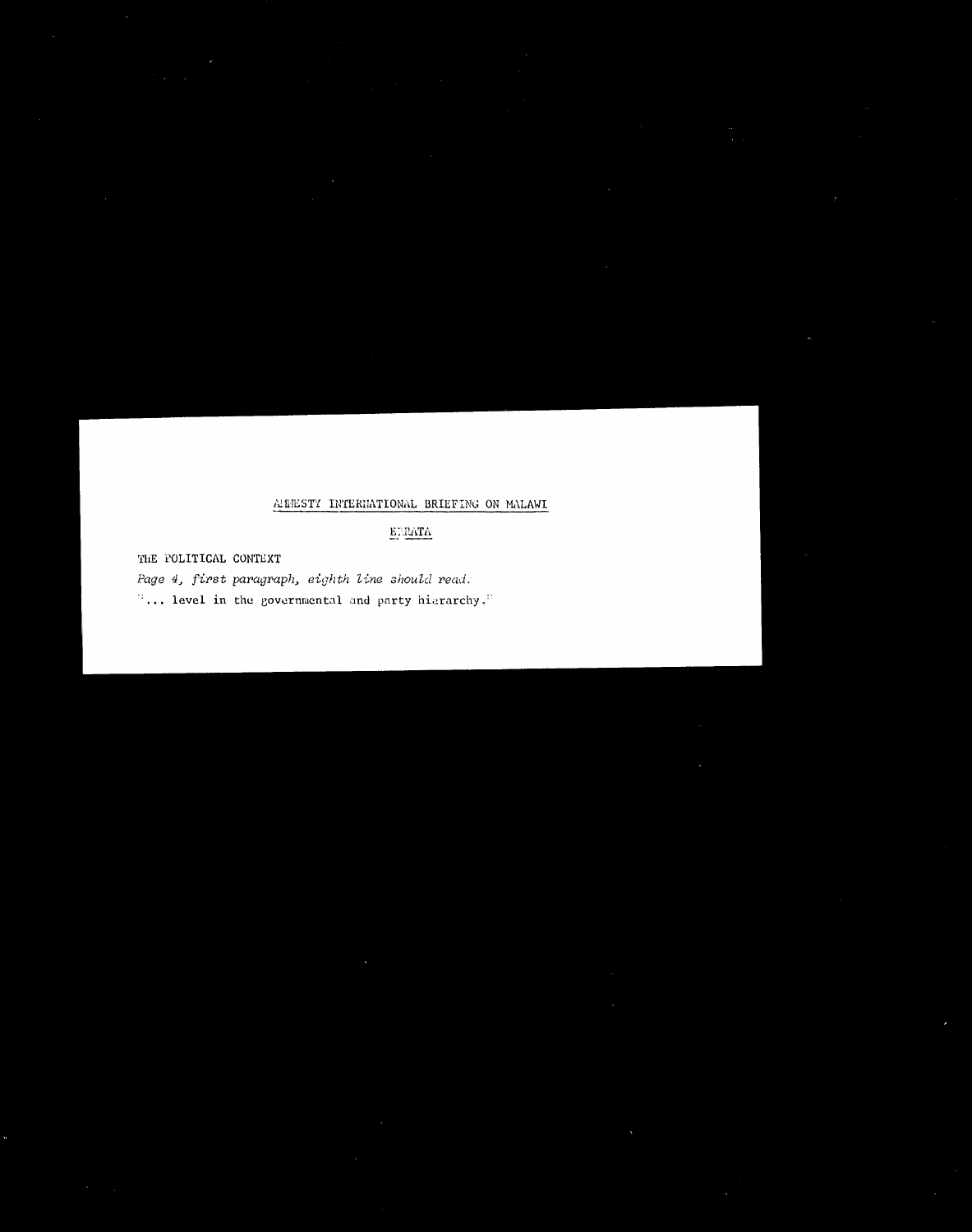First declared a British protectorate in 1891, when it was known as Nyasaland, Malawi achieved independence from colonial rule on 6 July 1964. It is a member of the Commonwealth of Nations, the Organization of African Unity (OAU) and the United Nations. Malawi's total population was estimated in 1973 to be 4,791,000. Its relatively small land area of 94,080 square kilometers makes it one of the most densely-populated nations in Africa. Of the total population, more than 4 millions are Africans of the main ethnic groups—Chewa. Ma'nganja, Tonga, Yao, Longwe and Tumbuka, who are mainly sedentary, agricultural peoples. There are also more than 7,000 whites and an Asian community numbering more than 11,000.

At independence, Malawi inherited an economic structure shared by many former colonies—widespread subsistence farming, a rudimentary transport network, a lack of secondary industries. Its economy was bound firmly to the export of a few primary products: tea, tobacco and groundnuts, all highly vulnerable to changes in world commodity prices. The government has succeeded in stimulating light industry, but agriculture still remains the basis of the national economy. It supports 90% of the population and accounts for the employment of 70% of the adult male work force. Malawi's external trade balance, based on the marketing of its agricultural cash crops, has not improved significantly in the years since independence, although the volume of exports and imports has increased dramatically. In 1974, the last year for which trade figures are available, the United Kingdom received the largest single portion of Malawi's total exports—almost four times as much as Malawi's second export partner, the United States. Other important trading partners were Rhodesia, South Africa, Japan, Zambia, West Germany and the Netherlands. A significant factor in Malawi's economy has been the use of Malawian migrant labour in the mines of South Africa. As a former British colony, Malawi inherited close relations with Britain, which were reinforced by the Malawian need for British development aid. The present Malawi government has in the past defied OAU opinion by forging diplomatic links with the South African government and, for economic reasons, has been unable to implement United Nations sanctions against Rhodesia. Relations with the neighbouring states of Tanzania and Mozambique have been troubled, although since 1972 Malawi has moved closer to its third neighbour, Zambia.

# MALAWI IN OUTLINE

Malawi is a one-party republic ruled by the Malawi Congress Party (MCP) under its leader and Life President Dr Hastings Kamuzu Banda.

### **1. Introduction**

The following human rights issues in Malawi are of particular concern to Amnesty International:

- widespread use of prolonged detention without trial as a means of political control, intimidation of potential opposition and punishment of suspected dissidence;
- b) suppression by force and harassment of religious groups not conforming to government dictates;
- c) intermittent reports of the use of torture against political detainees and the incidence of deaths in detention due either to sickness, maltreatment or extra-judicial execution;
- d) use of the death penalty to punish criminal offences and violent political crimes, after insufficient judicial process.

# 2. **The Political Context**

During the mid-1950s, Nyasaland nationalists began to challenge the inclusion of their country in the Central African Federation. The latter, founded in 1953 with British approval, brought together Northern and Southern Rhodesia and Nyasaland. The nationalists forged the Nyasaland African Congress (NAC) into a powerful mass-movement. It found a charismatic leader in Dr Hastings Kamuzu Banda, who had lived for 40 years in the United Kingdom and the United States, but who returned to Nyasaland in 1958.

After a series of clashes with the colonial authorities, the NAC was banned in March 1959, and Dr Banda and its other leaders were detained without trial. The authorities hoped that this action would destroy the nationalist movement, but the NAC reappeared in September 1959 as the Malawi Congress Party (MCP).

Britain now realized that the federation could not continue. In April 1960 Dr Banda was released from detention and invited to talks in London. From this point on progress towards independence was rapid. The MCP won an overwhelming victory in elections held in 1961. In January 1963 Malawi achieved "responsible self-government", and on 6 July 1964 the state of Malawi became officially independent.

Almost immediately after independence, tension began to appear between Dr Banda and the younger and more radical members of his government. The crisis came in September 1964 when six cabinet ministers, including the leader of the radical faction, Henry Chipembere, were dismissed or resigned. For a time it appeared that dissidence had died down. But in February 1965 Mr Chipembere attempted to overthrow Dr Banda by an armed uprising based on his own home area, the Mangochi region. This attempt failed, as did the invasion of Malawi by an armed group under the leadership of former cabinet minister Yatuta Chisiza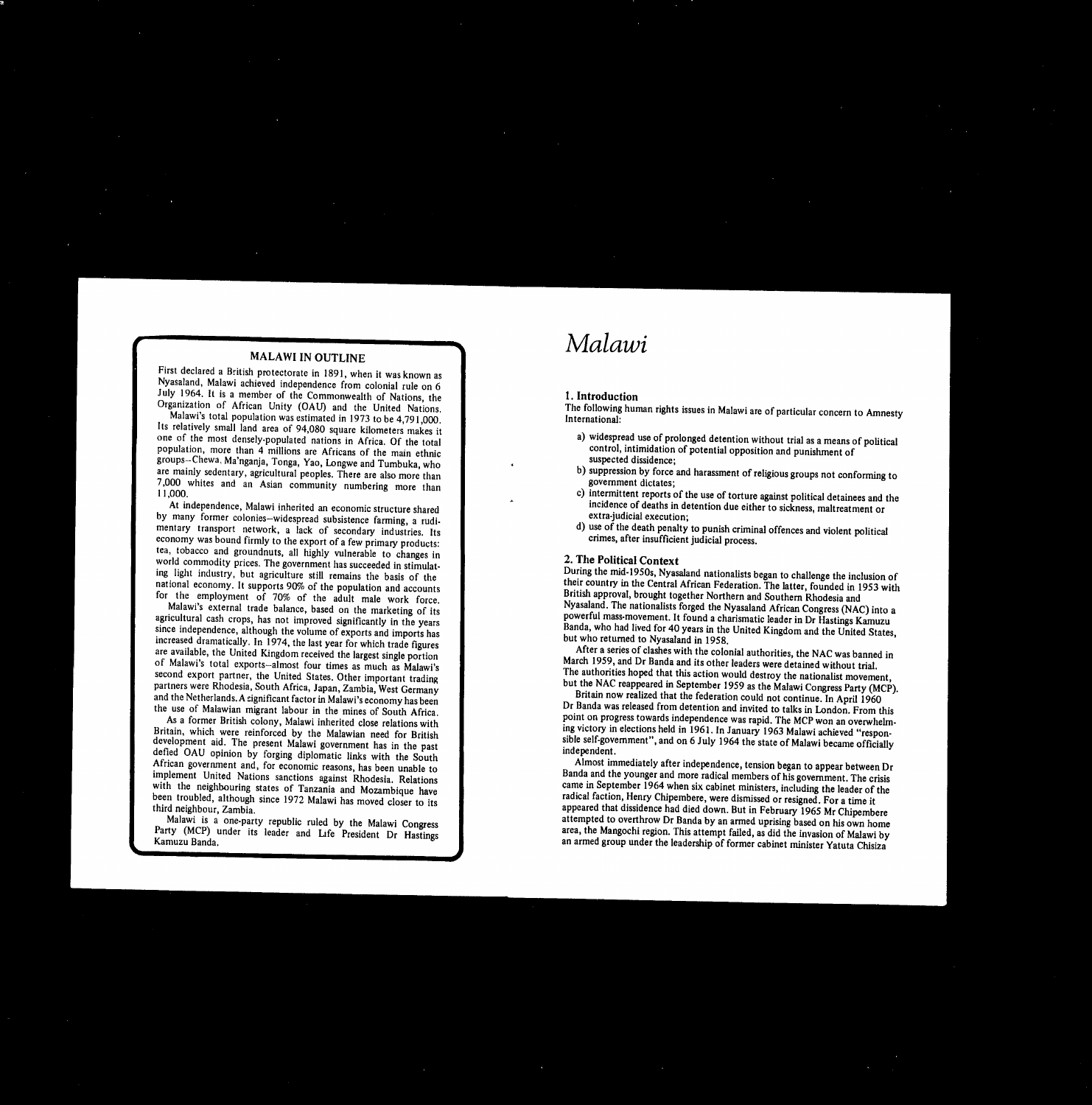in October 1967.

Since the "cabinet crisis" of September 1964, the surviving dissident cabinet ministers have lived in self-imposed exile outside Malawi. Mr Chipembere died in the United States in 1975, leaving Kanyama Chiume as the main opponent outside the country of Dr Banda's regime.

Dr Banda consolidated his power after the split in his cabinet and the failure of the February 1965 rising. In November 1964 provision for preventive detention without trial was introduced. It was given final form in the Public Security Regulations of February 1965. Large-scale arrests began of persons thought to be sympathetic to the six former cabinet ministers. Dr Banda's attitude towards the use of preventive detention was expressed in a speech he made on 1 April 1965:

3

Obedience and Discipline". But it adds (section 2 (1) (iii):

The Government and the People of Malawi shall continue to recognize the sanctity of the personal liberties enshrined in the United Nations Universal Declaration of Human Rights, and of adherence to the Law of Nations.

Section 2 (1) (v) guarantees equal rights and freedoms to all persons regardless of colour, race or creed. In practice, most of these provisions have been violated by the government in recent years.

•

 lf, to maintain political stability and efficient administration I have to detain 10,000, 100,000, I will do it. I want nobody to misunderstand me. I will detain anyone who is interfering with the political stability of this country...

Since then, detention without trial of suspected government opponents has been a feature of Malawi political life. Dr Banda has continuously strengthened his personal hold on the country. He became president under the new republican constitution introduced in July 1966 and president for life in July 1971. As Malawi is a one-party state, membership of Dr Banda's party, the MCP, is compulsory for anyone wishing to hold public office. Militants of the Youth Wing of the MCP, as well as the Malawi Young Pioneers (MYP), harass persons who do not possess party cards. There is little articulate opposition to Dr Banda within the country. This is principally due to fear of denunciation by an extensive network of informers, which leads to imprisonment. Malawians in opposition to Dr Banda live in exile in Tanzania, Zambia and elsewhere. Dr Banda habitually attributes any internal unrest to plotting by these groups. Occasionally, other scapegoats are found: in 1967, 1972 and 1975/76, for example, the 23,000-strong Jehovah's Witness sect in Malawi was severely repressed by the MYP and MCP because of its members' refusal to purchase party cards (see below). Although periodic amnesties are announced—usually on 14 May (Kamuzu Day) or on 6 July (anniversary of independence)—the number of political detainees held without trial in Malawi has rarely dropped below 500. On occasion it has risen into the thousands. Some present detainees have been held since 1965 and have little prospect of release under present circumstances. Dr Banda said in a speech in January 1975 that as far as the detainees were concerned, "they will rot... they will rot". In November 1975 the president stated that he had intended to release detainees "very soon", but alleged support for the exiled leader Kanyama Chiume among teachers, businessmen and civil servants had changed his mind. Consequently he would "not release any one of them soon".

### 3. Legal Situation

The republican constitution of Malawi, established in 1966, states inter alia that the "four corner-stones of the government and the nation shall be Unity, Loyalty,

### (ii) Legal/administrative detention procedures

### (i) Legislation under which prisoners are held

In September 1964, the first of a series of Public Security Regulations issued under the Preservation of Public Security Ordinance empowered the prime minister (now the president) to restrict and control the residence and movement of persons, and to prohibit publications considered prejudicial to public security. In November 1964 the Constitution (Amendment) Act was passed. This provided for preventive detention "when such detention is reasonably required in the interests of defence, public safety and public order".

More stringent security regulations came into force in February 1965. These regulations provide that the prime minister (now the president) may "if he considers it to be necessary for the preservation of public order so to do, make an order against any person directing that he be detained". Detention may be for an indefinite period, but detention orders must be reviewed at the end of six months. This clause of the regulations does not now appear to be operative. Further provisions of the February 1965 Public Security Regulations made it an offence, punishable by a maximum of 5 years' imprisonment, to publish anything likely, inter alia, "to undermine the authority of, or public confidence in the government". Harbouring persons acting in a manner prejudical to public security became an offence punishable by up to 7 years' imprisonment. Offences relating to possession of firearms became punishable by a maximum of 10 years' imprisonment. The Malawi penal code provides for imprisonment for persons furthering the aims of an "unlawful society", that is, any group considered to be "dangerous to the good government of the Republic". This provision has been applied to the Watch Tower Bible and Tract Society (WTBTS)—the Jehovah's Witnesses. In July 1973 an act was passed punishing by life imprisonment any person who sends "false information" out of Malawi which may be "harmful to the interests or to the good name of Malawi". The same month an act was passed prescribing prison terms for persons wearing long hair or short skirts.

*a)* Arrest *process.*According to the February 1965 Public Security Regulations, any "authorized officer" may arrest any person without warrant on suspicion that the person's detention would be justified. Such persons may be held for a period "not exceeding 28 days" pending a decision on whether a detention order should be made against them. Under a series of acts passed during 1965 the MYP was given powers of arrest, and the police were prohibited from releasing from custody persons arrested by the MYP.

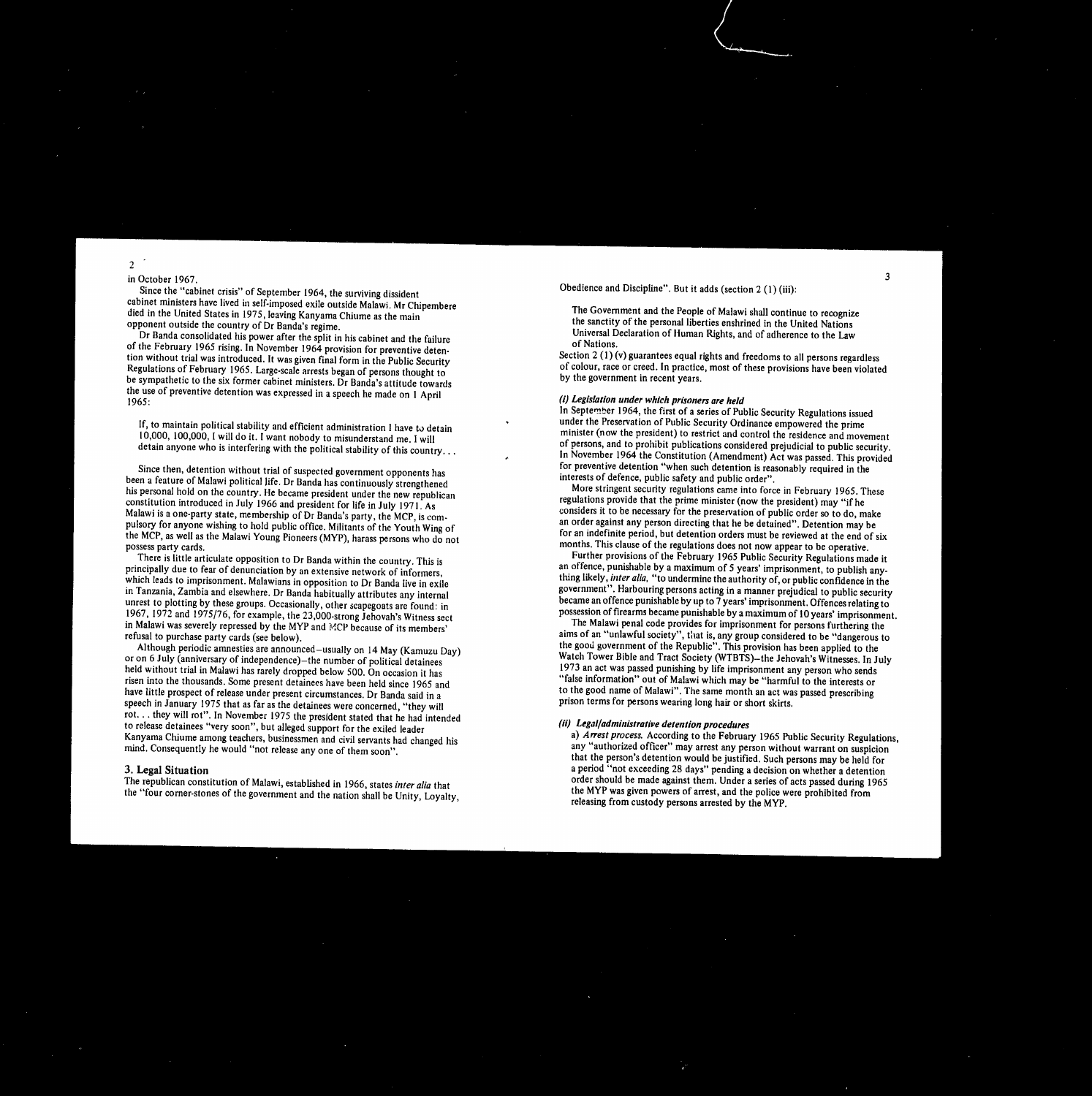In practice, the 28-day detention provision is not strictly observed. Individuals may be held for many months without trial or being served with a detention order. In most cases, arrests are made by the local police or the police Special Branch (ie, security police) on the instructions of either the president or a high official in the MCP. But prominent individuals have been arrested in the past apparently without the knowledge of the president. This is an indication that the power to arrest and detain has devolved to a lower level in the governmental and party heir.

In most instances, arrested persons are not permitted to see a lawyer and are not informed of the reason for their detention. The names of detained persons are not published. Therefore it is often some time before relatives and friends discover the exact situation and place of detention of arrestees. Initially, arrested persons are usually interrogated at Police Special Branch headquarters in Zomba, while being held in the political detainee sections of Zomba Prison. When finally served with a detention order (implying indefinite detention without trial), the prisoner is usually transferred to Mikuyu Detention Center (if male) or held in Zomba or transferred to Lilongwe (if female).

b) Release process. The six-monthly review of detention orders called for by the February 1965 regulations appears not to be followed in practice. Detainees are reportedly divided into four categories, ranging from those whose release is highly unlikely to those who may expect to be detained only for several weeks or months. Releases appear to be made solely at the discretion of the president, who is presented with a list of possible releases by the police Special Branch. Traditionally, amnesties occur on or around 14 May (Kamuzu Day—a national holiday) and 6 July (the anniversary of independence). The number of individuals released on these dates varies: about 40 detainees were reportedly freed in May 1974, while in 1975 the figure was more than 170. Those amnestied include criminal prisoners. Former detainees are sometimes re-detained a few months after release.

*(ill) International legal instruments* The constitution of Malawi incorporates a commitment to the values enshrined in the United Nations Universal Declaration of Human Rights. But the government of Malawi has not, to date, signed or ratified the international instruments intended to ensure implementation of those rights. These instruments are the International Covenant on Economic, Social and Cultural Rights, the International Covenant on Civil and Political Rights and the optional protocol to the latter.

**4. Location of Detention Centers** During the late 1960s and early 1970s the main political prison in Malawi was the large detention camp at Dzeleka, near Dowa in the Central Region. This had been set up shortly after preventive detention was introduced in the winter of 1964/65. The Dzeleka camp, a barbed-wire compound surrounding a complex of huts, housed several hundred political prisoners.

> A variety of sources have reported that the main camp at Dzeleka was largely closed down early in 1973. Many of the Dzeleka detainees were transferred to a new detention center at Mikuyu, which is located in flat scrubland 13 kilometers east of the town of Zomba. Mikuyu has now become the principal holding center for male detainees. However, short and long term detainees of both sexes are still held in special cell blocks at Zomba Prison. The latter, which also houses criminal offenders, is a British-built prison on the southern outskirts of Zomba.

> Blantyre Remand Prison (also known as Chichiri Prison), which is equidistant from the towns of Blantyre and Limbe in the Southern Region, has also been used to house small numbers of political detainees either immediately after arrest or just prior to release. Lilongwe Prison, in Malawi's new capital, houses male and female detainees. Once a detention order has been made against them, female prisoners initially held at Zomba are sometimes transferred to Lilongwe and long term male detainees are usually transferred to Mikuyu.

When the government ordered the arrest of adult members of the WTBTS, in October 1975, these prisoners were confined in local prisons and, according to the WTBTS, in barbed-wire compounds built at local police stations. There were also reports that members of the sect were being held in the old detention camp at Dzeleka, as well as at other detention centers at Kanjedza and Malaku.

# **5. Number and Analysis of Prisoners**

It is difficult to be precise about the number of persons detained or sentenced to prison terms for "political" offences in Malawi. Arrests and detentions are not publicly announced, the government issues no public statements concerning the number of prisoners it holds and releases are likewise usually unpublicized (the exceptions being the annual Kamuzu Day and independence day amnesties). Another confusing factor is the fluctuation of the political prisoner population which sometimes expands through waves of arrests (such as those which took <sup>p</sup>lace late in 1975 and early in 1976) or temporarily contracts due to periodic amnesties.

However, it is possible to provide a rough estimate of the figures. In 1968 government sources indicated that approximately 200 people were being held. Unofficial sources put the number at that time at much more than I,000. Calculations in late 1972 gave a figure of about 1,000 detainees. This dropped to about 600 in the spring of 1973, then rose rapidly again during the summer and autumn. In October 1975, approximately 400 long term detainees were believed to be at the Mikuyu Detention Center and a further 155 political detainees at Zomba Prison. An additional 150 were being held at Lilongwe.

Arrests in late 1975 and early 1976 have driven the total figure for political detainees up to more than 1,000. To this figure must be added the members of the WTBTS arrested on government orders from October 1975 onwards. By January 1976, the WTBTS estimated that 5,000 of its members had been arrested and that 1,900 were serving 3-year prison terms for membership of an illegal organization.

Apart from the imprisoned WTBTS members, the vast majority of political detainees are detained without trial under either the 28-day arrest provisions of the Public Security Regulations or under formal detention orders. They often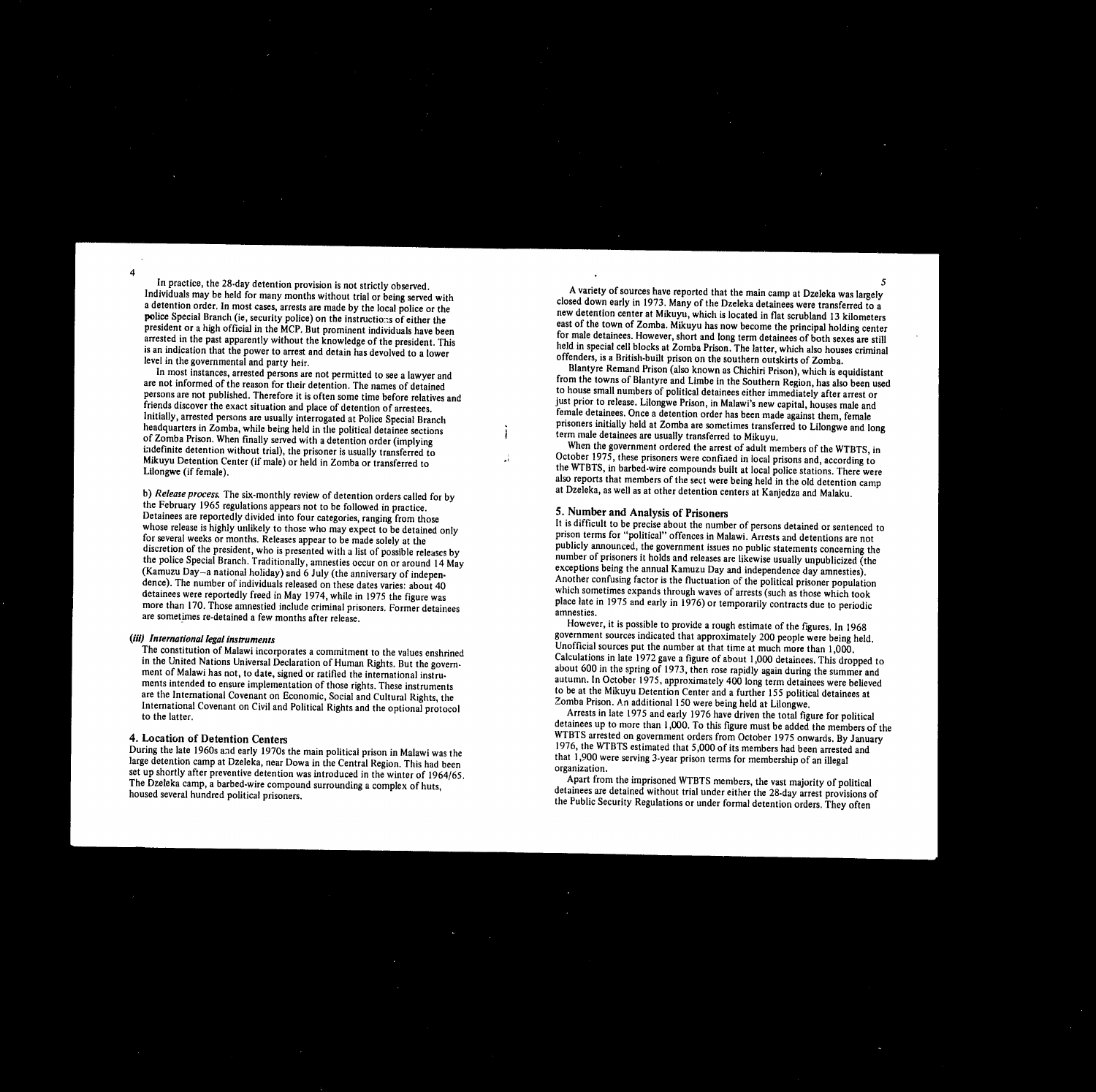6

do not know the reason for their imp of a total of approximately 700 detaineers female. Most detainees had received are from the Northern Region of Mala are detained without trial, often with imprisonment.

Since the application of detentior operation, the detainee population  $a$ types of prisoners:

- Jehovah's Witnesses;
- $-civil$  servants who have in some under suspicion of subversion; -relatives of the dissident cabinet  $-p$ ersons who have attracted gove travelled to Lusaka in Zambia o communities of self-exiled Malay
- $-$ individuals denounced by inforr -members of a variety of professi lawyers;
- -chiefs and local leaders whose ac  $-Malawians$  and foreigners who h -ordinary Malawians who know  $\prime$ include old men, students, wom population of an entire village in for a number of months.

# 7

, was evident when preventive detention was introduced in Malawi that  $Dr$ Banda intended detention to be not only preventive but also a deterrent. To this end he seems to have actively encouraged brutality against political detainees. In January 1965 he told the Malawi parliament, in reference to the prisoners at the new detention camp at Dzeleka:

### **(ii) Mikuyu***Detention Center*

Political detainees in Zomba Prison a They have no contact with the crimin the convicts who are detailed to clear cells from  $15.00$  to  $05.30$  hours each five to six detainees (in the larger cells on the concrete floor and have two b in winter but this covering is wholly may be withdrawn as a punishment. bedbugs. The only toilet facilities in each morning.

Although less is known about conditions at Mikuyu, they appear to be considerably worse than those at Zomba. The low-lying plain on which the center was built is malarious and extremely hot. According to reports, the prison itself is a brick compound divided into cell blocks. The groups of detainees held in each of these blocks are isolated from one another. The cells themselves are grossly overcrowded. One report in late 1975 spoke of 47 prisoners being held in a cell measuring 3 meters by 7 meters although this may have been exceptional due to a sudden wave of detentions. Under these conditions prisoners cannot stretch out on the floor to sleep. Detainees are only allowed out of their cells briefly once a day. Exercise facilities are limited and the prison diet is poor. No newspapers, radios or letters are permitted, and reports state that visits have been forbidden since late 1975. Conditions at Blantyre Remand Prison (Chichiri Prison) seem to be somewhat better than those at Zomba Prison, while conditions at Lilongwe approximate

hose at Zomba.

Diet consists of a breakfast of mai<sup>z</sup> at 11.00 hours, accompanied by either one of two types of Malawian peas, **kobwe** and *nandoro.*Detainees are locked out of their cells and into a small exercise yard from 07.00 until 12.00 hours. During this period they are given no occupation and are not allowed newspapers or radios.

# **7. Allegations of Torture and Deaths in Detention**

### **6. Conditions of Detention** *(i) Zornba Prison*

Medical attention is minimal and few detainees are allowed a special diet for health reasons. Visits are permitted for a maximum of 15 minutes in the presence of a warder.

| iprisonment. Most detainees are male. Out           |              |
|-----------------------------------------------------|--------------|
| ainees in October 1975, less than 100 were          | Λ            |
| some European-oriented education and many           | a            |
| alawi. Almost all political prisoners in Malawi     | $\mathbf b$  |
| thout knowing the reason for their                  | is           |
|                                                     | $\mathbf O$  |
| n without trial in Malawi is random in its          | $\mathbf c$  |
| at any one time will contain a variety of           | $\mathbf n$  |
|                                                     | a            |
|                                                     | $\mathbf O$  |
| way angered the government or fallen                | E            |
|                                                     | le           |
| t ministers who fled in 1964;                       |              |
| ernment displeasure because they have               | b            |
| or Dar es Salaam in Tanzania, where                 | $\mathbf{t}$ |
| awians live;                                        |              |
| mers for citicizing the government;                 | 7            |
| sions, including journalists, teachers, and         | It           |
|                                                     | B.           |
| ections have angered Dr Banda;                      | er           |
| nave violated the strict dress regulations;         | Ją           |
| no apparent reason for their detention. They        | $\mathbf{n}$ |
| nen and children. In one instance in 1971 the       |              |
| n the Mangochi area was detained at Lilongwe        |              |
|                                                     |              |
| are confined to a special block ("A Block").        |              |
| inal prisoners in the prison except through         | su           |
| in their cells. They are locked into their          | in           |
| h day. Each cell is occupied by a minimum of        | sk           |
| Its the number may be 20 or 30), who sleep          | re           |
| blankets each. An extra blanket is provided         |              |
| inadequate in the cold season, and blankets         | W.           |
| The blankets are infested with lice and             | Bı           |
| the cells are buckets, which are emptied            | hı           |
|                                                     | to           |
| ize gruel, and a meal of <i>nsima</i> (maize paste) | $Z\sigma$    |

I will keep them there and they will rot.. .they will rot. And I am going to make sure that in addition to the regular prison officers we have additional... warders (Youth Leaguers) who... will know what to do with these fools. .. they will knock sense into their heads.

Amnesty International received reports that serious maltreatment of prisoners ubsequently took place at Dzeleka during the late 1960s. Tortures reported included sexual abuse, beating, burning and nabbing of extreme irritants into the kin. Conditions seemed to have improved somewhat by 1970, but in 1973 AI eceived allegations of torture in Dzeleka, dating from the winter of 1972/73. There appears to be little brutality toward<sup>e</sup> political detainees by guards or warders at Zomba Prison, although maltreatment has been reported at the Special Branch headquarters in Zomba during interrogation. However, in recent years hunger strikes in Zomba Prison have been punished by transferring the leaders , the condemned cells with convicts awaiting hanging. Other punishments in Zomba include being given blankets or bowls marked with a cross (indicating previous use by prisoners with leprosy or tuberculosis). At least two prisoners at Zomba were reportedly given electric shocks to the head, apparently as a combination of punishment and therapy. This was described by other prisoners as the

"electric hat" torture.

Treatment of prisoners at Lilongwe appears to be more brutal than at Zomba. Punishments have included beatings, soaking in cold water, chaining and confinement in a cell with mentally defective prisoners. This ill-treatment is ascribed by some sources to the fact that many warders who formerly served at Dzeleka were

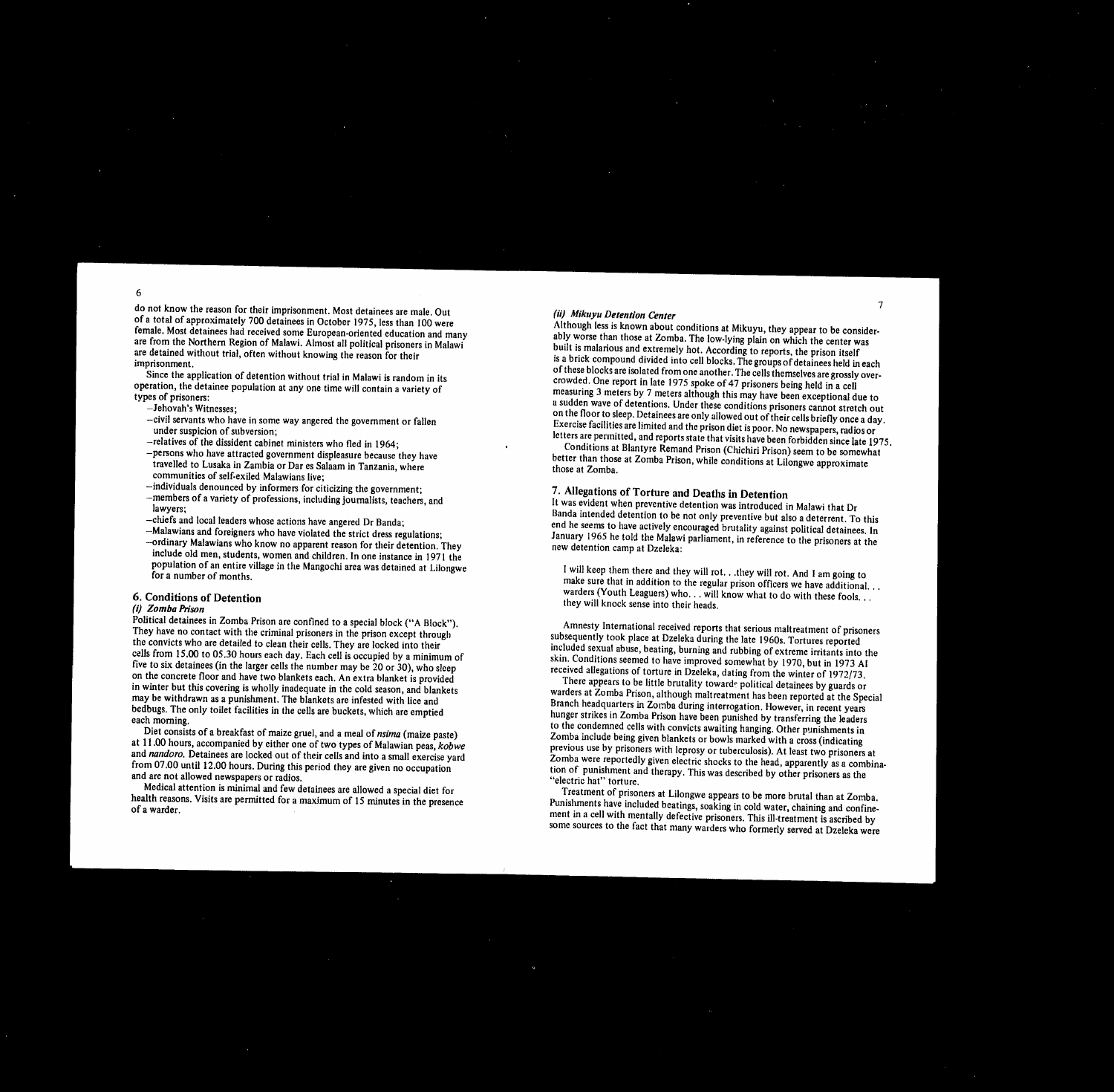transferred to Lilongwe in 1973 after the Dzeleka camp was closed.

Little is known about treatment of prisoners at Mikuyu. 3ut AI has received reports that some detainees released from Mikuyu appear to have been broken in physical health (for example, one case of partial paralysis was reported) or to have suffered mental or nervous collapse.

Reports also say that several detainees have died as a result of the conditions in Mikuyu, and deaths in detention are certainly not uncommon in Malawi. Malawian opposition sources have claimed that individuals are being "tortured to death" in Malawi. In January 1975 these sources published the names of 10 persons allegedly killed in prison in March, April and May 1974. AI has been able to substantiate that at least one of these prisoners, Matupi Mkandawire, died in Zomba Prison at the time alleged. In 1975 a prominent academic detained the previous year reportedly died in detention. Similar reports of prison deaths began to circulate soon after arrests of students and teachers early in 1976.

The large-scale maltreatment of Jehovah's Witnesses (see below) must also be considered as part of Malawi's record regarding torture.

# **8. The Judiciary and Capital Punishment**

The judicial system which Malawi possessed at independence was closely modelled on that of the United Kingdom, with a high court, a supreme court of appeal and subordinate courts. In November 1969 the local courts were renamed "Traditional Courts" and given additional powers, including that of passing the death sentence. This move led to the resignation of a number of British judges who were members of the Malawi judiciary.

The Traditional Courts seem to function well in civil cases, but there has been deep disquiet regarding their function in cases where the death sentence may be imposed. Between May 1972 and August 1973, 27 persons were hanged in Malawi. Some of these, reportedly, were executed on evidence which in other African states would have led to a conviction and prison sentence for manslaughter. Between December 1973 and September 1975, a further 25 persons were hanged. They may have included some of the 26 persons sentenced to death in September 1973 by the Traditional Court at Mangochi. Since an amendment to the penal code in 1965, treason has been punishable by mandatory death penalty.

In June 1975, immediately after coming to power, the new FRELIMO government in Mozambique began to demand political allegiance from both Mozambiquan WTBTS members and from the Malawian refugees. This precipitated a second repatriation to Malawi, beginning in mid-August 1975.

All judicial executions are carried out in Zomba Prison by an itinerant hangman who visits Malawi at intervals of several months. During each of these visits, usually up to 12 convicts—in groups of three— are executed by hanging.

Malawi's Chief Justice, Sir James Skinner, previously served as Chief Justice of Zambia but resigned when he clashed with the government over the independence of the judiciary.

# **9. Persecution of the Jehovah's Witnesses**

One constant theme in the internal politics of Malawi during recent years has been the persistent and brutal persecution of members of the Watch Tower Bible and Tract Society (WTBTS)—Jehovah's Witnesses. Members of the WTBTS, who number more than 20,000 in Malawi, are prohibited by their religious convictions from joining political groupings. This has provoked the anger of the MCP, which interprets their refusal to buy party membership cards as disloyalty. In October 1967 the WTBTS was declared an illegal organization, and violence against sect members by MCP and MYP militants resulted in at least five deaths of WTBTS members.

A second wave of persecution was launched at the MCP annual convention at Zomba in September 1972. Convention resolutions virtually gave a free hand to MCP militants to attack and harass WTBTS members. At least 50 and possibly as many as 100 WTBTS members were killed in the subsequent pogrom—sometimes after torture. More than 21,000 sect members fled to Zambia to escape the persecution. But, after 342 members died from disease or starvation at the illequipped Zambian refugee camp at Sinda Misale, Zambia forcibly repatriated the bulk of the refugees to Malawi. Some were imprisoned, but many fled a second time, to live as refugees in Mozambique.

By September 1975 the MCP and MYP had resumed their persecution of the returning sect members. Harassment, beating, sexual torture and burning of body hair were reported from a variety of districts. In October 1975, on the orders of the government, WTBTS members in Malawi were rounded up and interned at local police stations and in detention camps, including the former main camp at Dzeleka. Children forcibly separated from their parents during these internments were reportedly left to die. WTBTS members attempting to flee to Zambia were forcibly repatriated by the Zambian authorities. By January 1976 WTBTS sources reported that up to 5,000 of their members had been arrested in Malawi. They said some 1,900 of them were serving prison terms for membership in an illegal organization. Reports in March 1976 said atrocities against Jehovah's Witnesses were continuing, especially in the south of Malawi.

# **10. Action by Amnesty International**

During the late 1960s AI received some data on individual prisoners and prison conditions, but it was not until after 1970 that sufficient material was assembled to form the basis of appeals by Al groups to the Malawian authorities for releases. These appeals were for the most part unanswered. A direct appeal from the Secretary General of AI to Dr Banda in March 1974 received no reply and met with a specific rejection when Dr Banda indicated in a public speech that he would not release prisoners who had not "repented".

In its Annual Reports, and in its *Report on Torture* first published in December 1973, AI publicized the situation of political prisoners in Malawi. AI also supported the worldwide appeal during the winter of 1975/76 for a halt to atrocities against WTBTS sect members.